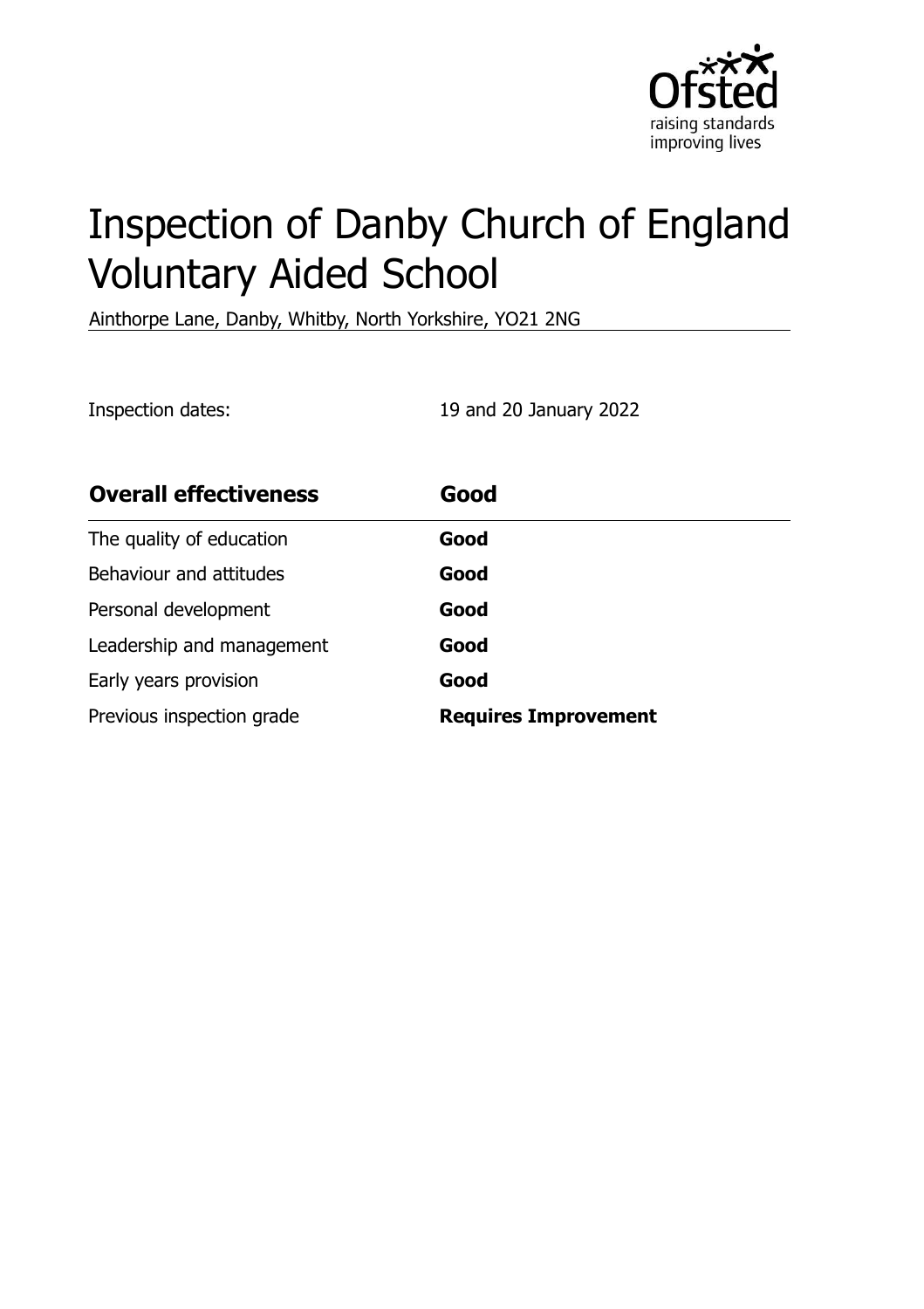

# **What is it like to attend this school?**

Relationships are strong. Staff and pupils know each other well. The school values of trust, respect and friendship appear in action each day. Pupils say behaviour is much improved and bullying never happens. Pupils know how to be responsible citizens, in and outside of school, and how to spot potential dangers online.

Some older pupils play with younger pupils at breaktime. There is a mix of ages at tables during lunch. Older pupils take responsibility for serving food and clearing away. Manners are excellent. Conversation is lively. No one leaves the dining room until everyone has finished. 'Please, thank you' and 'you're welcome' ring around the school.

Pupils love being outside. They enjoy visiting the nearby forest as part of their learning. Key stage 2 pupils look forward to their residential trips. Pupils choose which after-school clubs should be run. These include computing, sports and gardening. Staff care for pupils and expect the best from them. Pupils work hard in lessons.

Pupils are proud of their vibrant school environment. A group of pupils told an inspector of their joy with the refurbished toilets.

#### **What does the school do well and what does it need to do better?**

Children in Reception quickly learn to read. They know most letter sounds and can blend them together to read simple words. Children are excited to read words to each other independently. Daily phonics teaching helps pupils to learn different sounds and read words they do not recognise. Books they take home to practise reading are closely matched to their phonics skills. This helps them become confident and fluent readers. Some younger pupils also read with expression. They use different voices for different characters.

The mathematics curriculum is well planned and sequenced. Leaders have prioritised pupils' understanding of number and basic calculation, due to gaps in pupils' knowledge related to COVID-19 restrictions. Teachers use extra resources to support pupils' learning effectively. Reasoning and problem-solving are less well developed. There are too few regular opportunities presented to pupils in daily mathematics lessons to explain and prove their thinking.

Leaders have decided on the essential knowledge pupils need in other subjects across the curriculum. Leaders work collaboratively with leaders from local schools and make effective use of other external support. In each topic, the knowledge expected from the previous year is listed on 'knowledge organisers'. Leaders have identified challenging tasks that pupils need to do at the end of each sequence of learning. This helps teachers plan lessons that build on what pupils have learned already,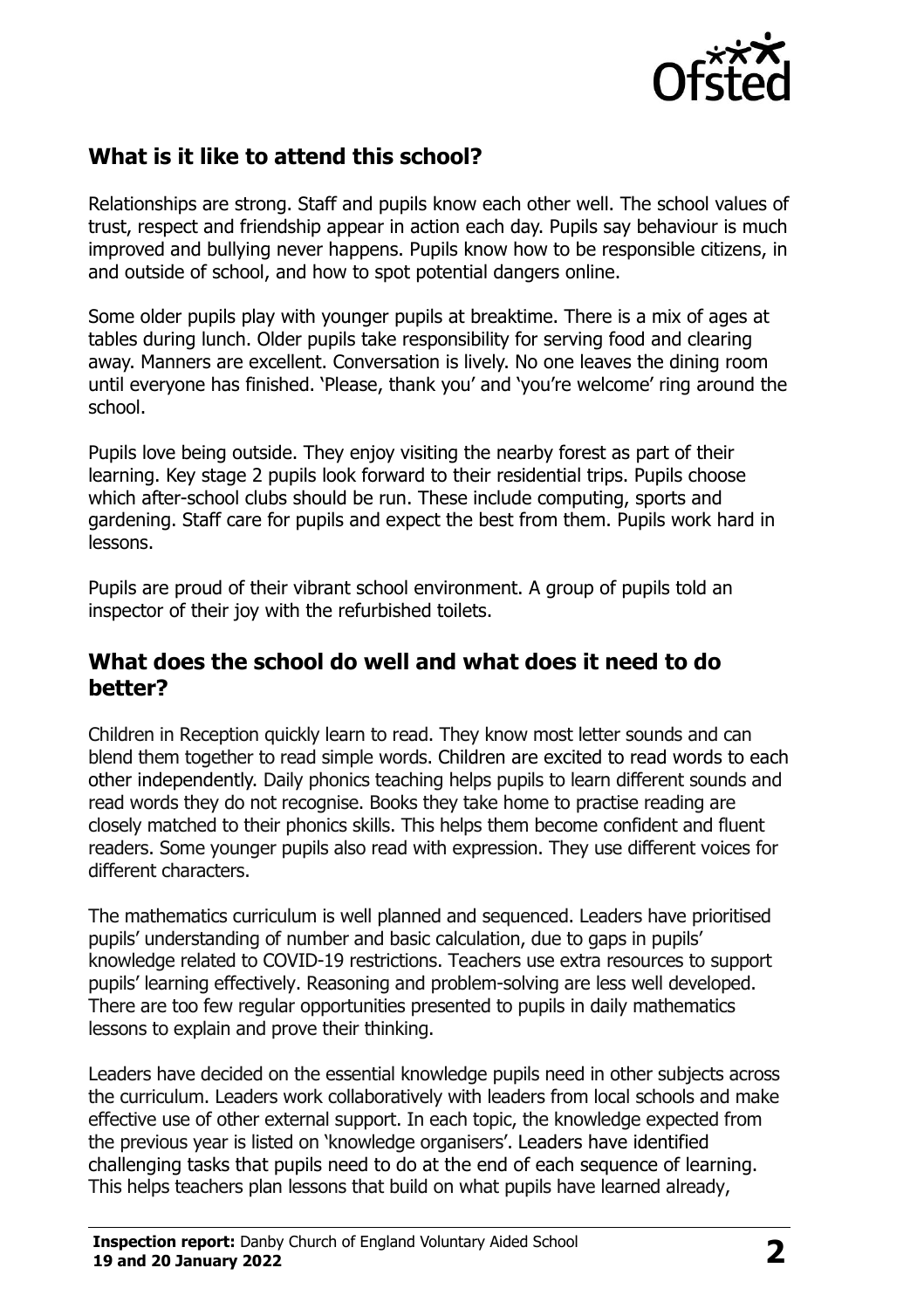

including in Reception. Teachers plan learning that builds progressively. The quality of planned work does vary between subjects. Leaders have not identified the key concepts that run through separate subjects to allow pupils to make connections in their learning.

Teachers use assessment of pupils' learning to plan their next steps. Teachers identify where pupils struggle and make sure that they revisit and recap this knowledge. In topic work, teachers check to ensure pupils have grasped and remembered the essential knowledge needed to move on.

Pupils with special educational needs and/or disabilities do not miss out on any aspect of school life. This includes learning in the classroom. Teachers provide sensible and appropriate support to lessons and the learning environment. This helps pupils to succeed.

Leaders are aware of the narrow cultural context of the school and have taken steps to address this. The religious education curriculum, for example, teaches pupils about six different faiths. The personal, social and health education curriculum prepares pupils well for life in modern Britain. Pupils are taught about respect, tolerance and inequality. Pupils know about different kinds of families, such as those with parents of the same gender. They know about healthy eating and mental and emotional wellbeing. Before COVID-19, pupils enjoyed a planned programme of trips and visits. These included attendance at the Eskdale Festival, various places of worship, art galleries and the North York Moors.

Staff appreciate the regular communication from leaders. They say they can speak to any colleague because levels of trust are strong. There is a shared determination to excel. All staff acknowledge the pupils' good behaviour and attitudes. This helps pupils to learn as they try hard, concentrate and do their best.

# **Safeguarding**

The arrangements for safeguarding are effective.

Leaders constantly look for ways to improve their safeguarding systems. They work closely with external partners to ensure there are no cracks in school systems or record keeping. Leaders respond quickly to the smallest suggestions for improvement in systems after regular external audits. Training for all staff and governors is timely and appropriate. Staff know how to spot a potential issue and report any concern about a pupil, no matter how small. Safeguarding features prominently in the staff handbook and in the induction process for new staff.

# **What does the school need to do to improve?**

#### **(Information for the school and appropriate authority)**

■ The school's curriculum is not yet sufficiently well planned and sequenced in some subjects. Key concepts that run through subjects are not clearly identified. Pupils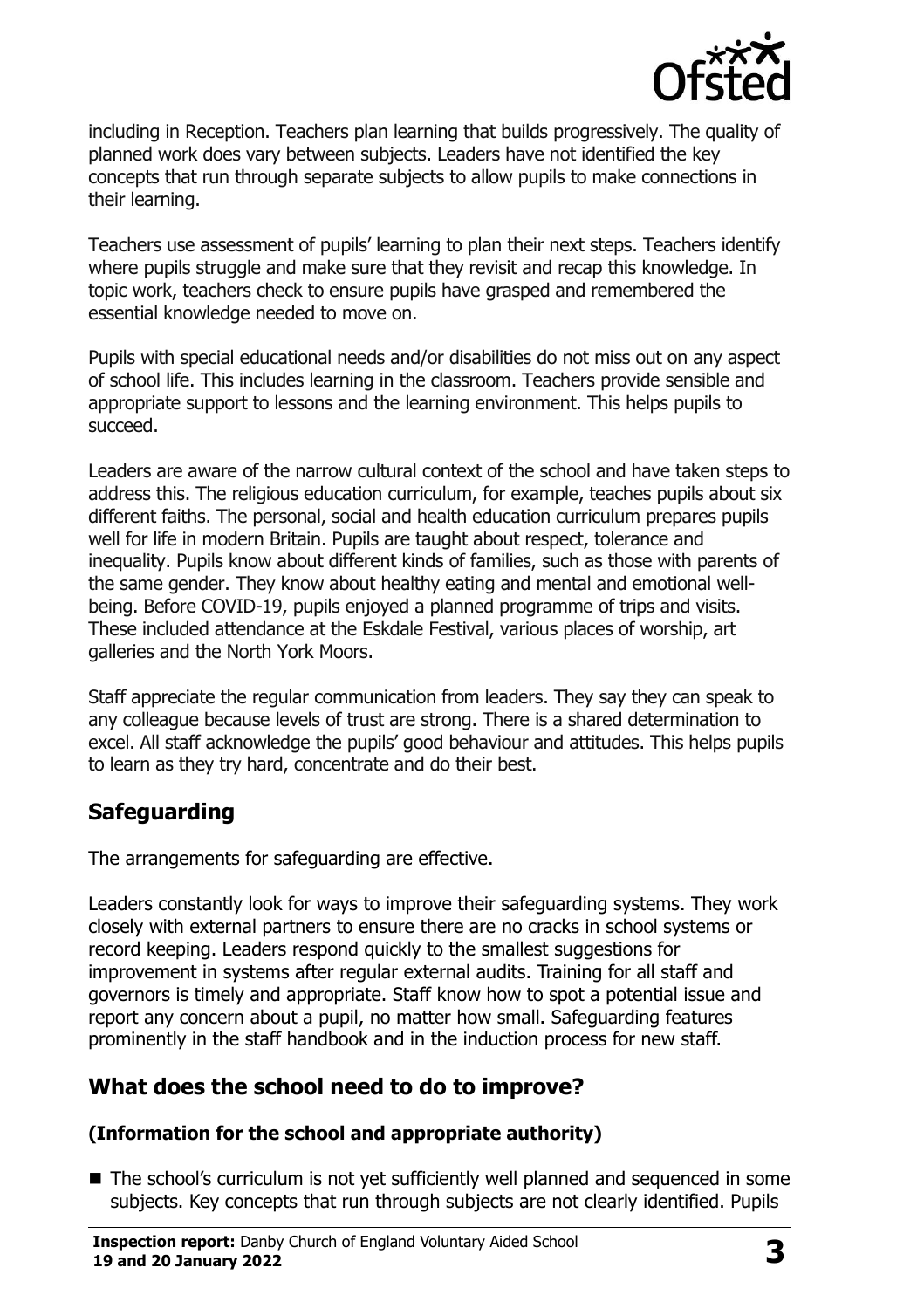

are unable to integrate knowledge into larger ideas. However, it is clear from leaders' actions that they are in the process of bringing these changes about. For this reason, the transitional arrangements have been applied.

■ There are too few opportunities for pupils to practise their reasoning and problem-solving skills in mathematics. Pupils find it difficult to apply their mathematical skills in different contexts or explain their thinking. Teachers should ensure that reasoning and problem-solving tasks are planned as part of regular mathematics lessons.

### **How can I feed back my views?**

You can use [Ofsted Parent View](http://parentview.ofsted.gov.uk/) to give Ofsted your opinion on your child's school, or to find out what other parents and carers think. We use information from Ofsted Parent View when deciding which schools to inspect, when to inspect them and as part of their inspection.

The Department for Education has further quidance on how to complain about a school.

If you are the school and you are not happy with the inspection or the report, you can [complain to Ofsted.](http://www.gov.uk/complain-ofsted-report)

#### **Further information**

You can search for [published performance information](http://www.compare-school-performance.service.gov.uk/) about the school.

In the report, ['disadvantaged pupils'](http://www.gov.uk/guidance/pupil-premium-information-for-schools-and-alternative-provision-settings) refers to those pupils who attract government pupil premium funding: pupils claiming free school meals at any point in the last six years and pupils in care or who left care through adoption or another formal route.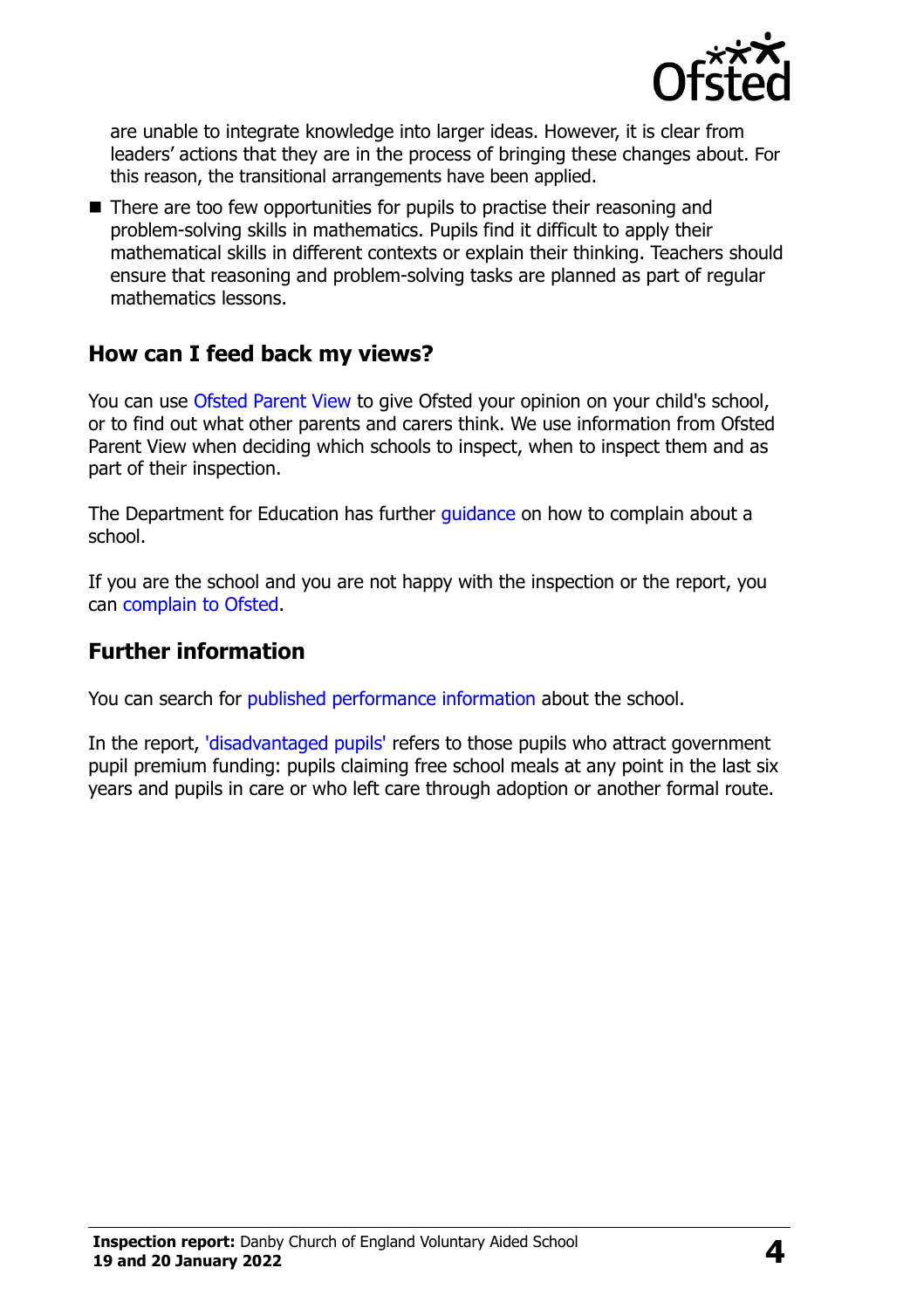

# **School details**

| Unique reference number             | 121486                                                              |
|-------------------------------------|---------------------------------------------------------------------|
| <b>Local authority</b>              | North Yorkshire                                                     |
| <b>Inspection number</b>            | 10211679                                                            |
| <b>Type of school</b>               | Primary                                                             |
| <b>School category</b>              | Voluntary aided                                                     |
| Age range of pupils                 | 5 to 11                                                             |
| <b>Gender of pupils</b>             | Mixed                                                               |
| Number of pupils on the school roll | 31                                                                  |
| <b>Appropriate authority</b>        | The governing body                                                  |
| <b>Chair of governing body</b>      | <b>Paul Gilchrist</b>                                               |
| <b>Headteacher</b>                  | Elisabeth Orland                                                    |
| Website                             | www.danbyceprimary.co.uk                                            |
| Date of previous inspection         | 1 October 2020, under section 8 of the<br><b>Education Act 2005</b> |

# **Information about this school**

- The school is federated with Egton Church of England Primary School.
- The school is part of the Esk Valley Alliance.

### **Information about this inspection**

The inspectors carried out this inspection under section 5 of the Education Act 2005.

- This was the first routine inspection the school received since the COVID-19 pandemic began. The inspector discussed the impact of the pandemic with school leaders and has taken that into account in his evaluation of the school.
- Meetings were held with the headteacher, teachers, school administrator and teaching assistants. An inspector also met four members of the local governing body. Meetings via telephone were held with the local authority educational advisor and the diocesan representative.
- Deep dives were carried out in reading, science, mathematics and history. For each deep dive, the inspectors met with leaders, looked at curriculum plans, visited a sample of lessons, spoke to teachers and teaching assistants, spoke to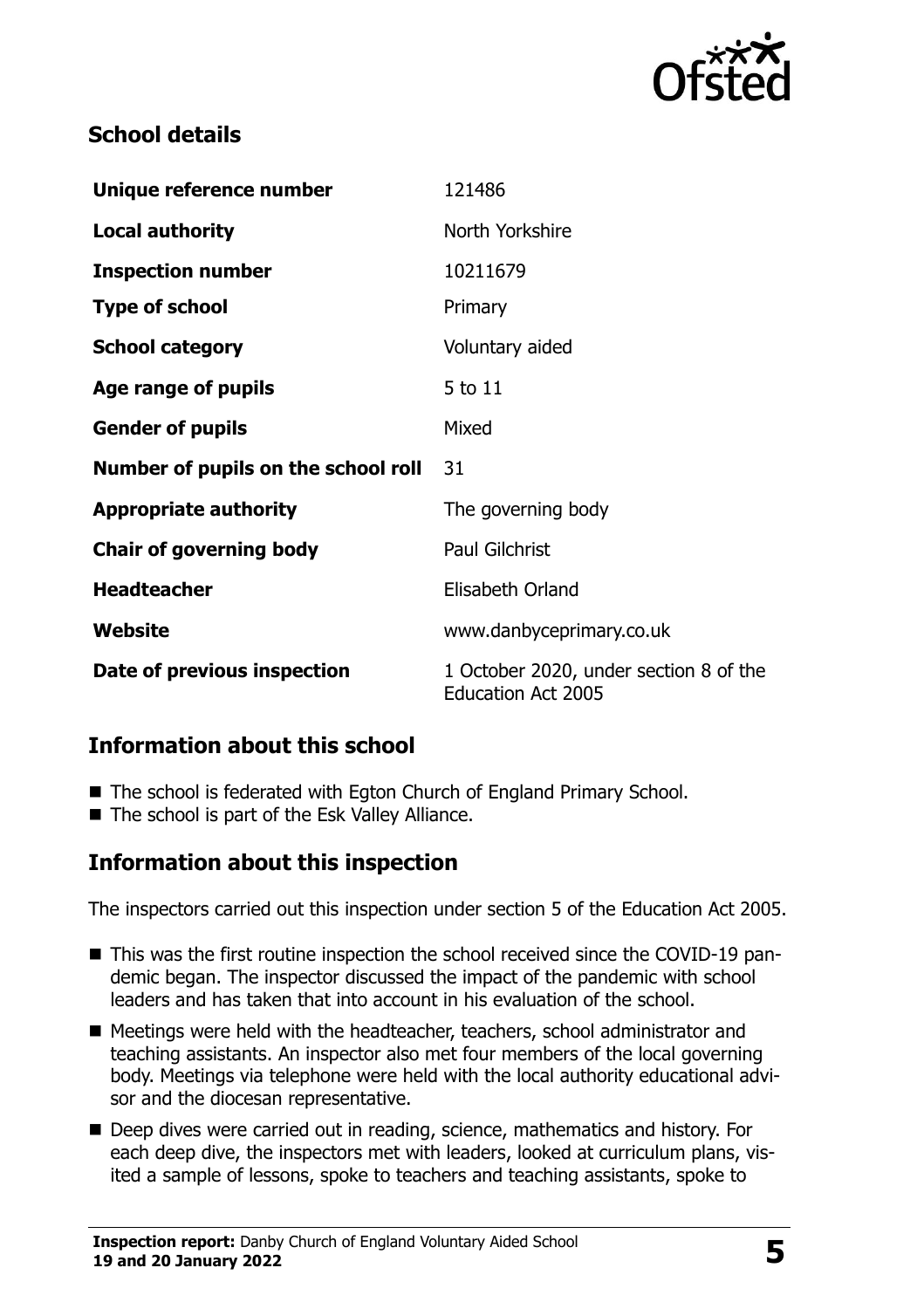

some pupils about their learning and looked at samples of pupils' work. An inspector also listened to some pupils read.

- Inspectors also looked at curriculum plans and spoke to the headteacher about some other subjects.
- The inspectors observed pupils' behaviour during lesson visits and at break and lunchtime. They spoke to pupils about their views on behaviour.
- Safeguarding records, including the single central record, were reviewed. The inspectors talked to pupils, governors and staff about what they knew about safeguarding.
- The views of 17 parents who responded to Ofsted's questionnaire, Parent View were considered.
- The inspectors met with staff to discuss their well-being and workload. The inspectors considered the six responses from Ofsted's staff survey.

#### **Inspection team**

Phil Scott, lead inspector **Ofsted Inspector** 

Julie McGrane **Calculation** Ofsted Inspector